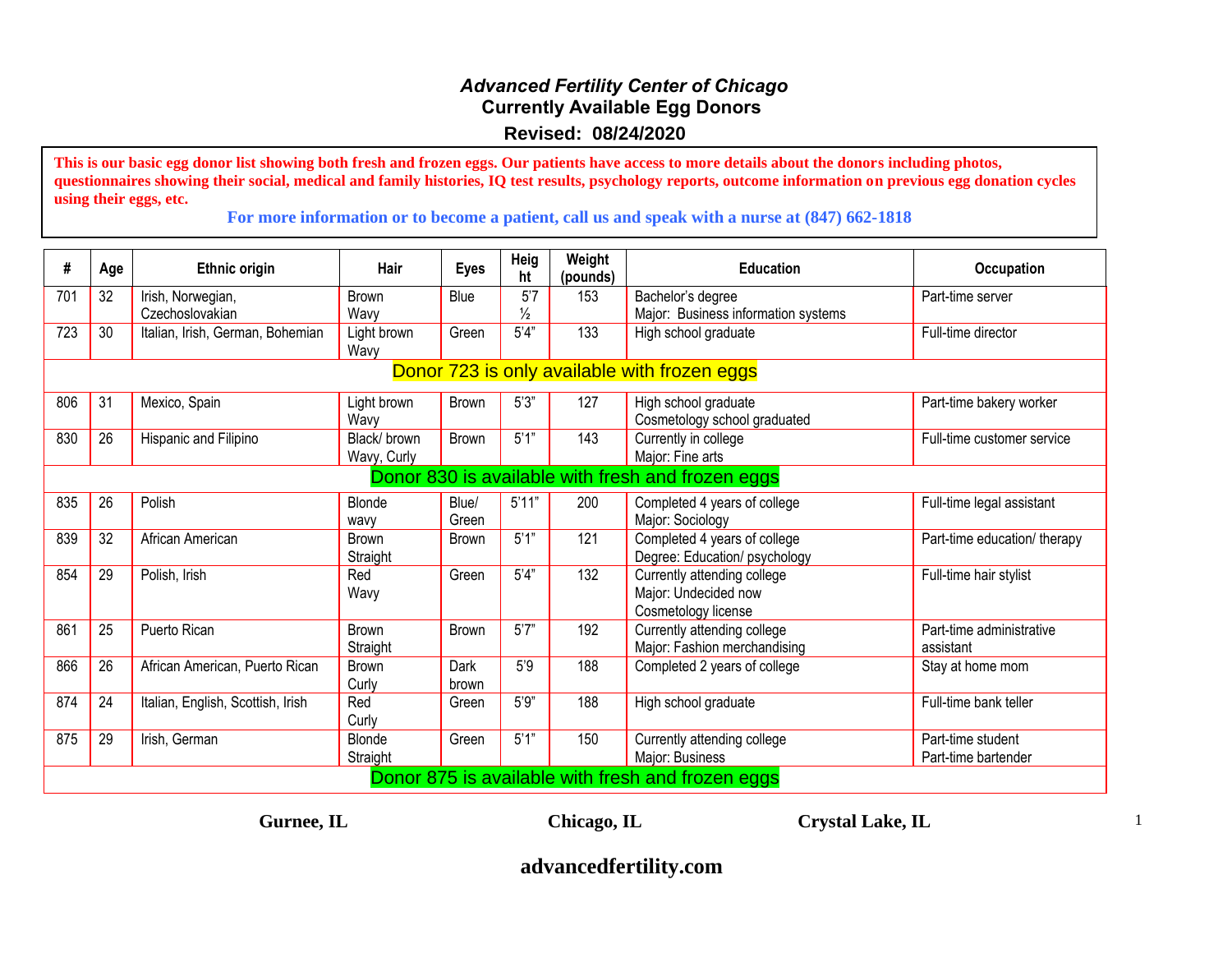| #                                            | Age             | <b>Ethnic origin</b>                                    | Hair                     | <b>Eyes</b>     | Heig<br>ht | Weight<br>(pounds) | <b>Education</b>                                                                                                                              | <b>Occupation</b>                                                        |  |  |  |
|----------------------------------------------|-----------------|---------------------------------------------------------|--------------------------|-----------------|------------|--------------------|-----------------------------------------------------------------------------------------------------------------------------------------------|--------------------------------------------------------------------------|--|--|--|
| 880                                          | 26              | African American                                        | Brown<br>Curly           | <b>Brown</b>    | 5'3''      | 125                | Bachelor's degree in kinesiology, organizational<br>leadership                                                                                | Part-time driver                                                         |  |  |  |
| Donor 880 is only available with frozen eggs |                 |                                                         |                          |                 |            |                    |                                                                                                                                               |                                                                          |  |  |  |
| 886                                          | 31              | Mexican                                                 | Dark brown<br>Curly      | <b>Brown</b>    | 5'2"       | 168                | Currently attending college<br>Major: Nursing                                                                                                 | Full-time student<br>Part-time patient care<br>technician                |  |  |  |
| 887                                          | $\overline{25}$ | German, Portuguese, Irish                               | <b>Brown</b><br>Straight | <b>Brown</b>    | 5'7''      | 160                | Currently attending college<br>Major: Psychology and political science                                                                        | Full-time student<br>Part-time retail                                    |  |  |  |
|                                              |                 |                                                         |                          |                 |            |                    | Donor 887 is only available with frozen eggs                                                                                                  |                                                                          |  |  |  |
| 890                                          | 32              | Ukrainian                                               | <b>Brown</b><br>Wavy     | Blue/<br>grey   | 5'2"       | 130                | Currently attending college<br>Major: Psychology, early childhood education,<br>teaching/translator English and Korean<br>Cosmetology license | Part-time hairstylist<br>Part-time student                               |  |  |  |
| 896                                          | 25              | French, German                                          | Dirty blonde<br>Wavy     | Blue            | 4'11''     | 121                | Currently attending college<br>Major: General studies                                                                                         | Full-time customer service<br>representative<br>Full-time student        |  |  |  |
| 906                                          | 31              | Mexican, Spanish, Filipino                              | <b>Brown</b><br>Straight | <b>Brown</b>    | 5'0''      | 132                | Currently attending college<br>Major: Nursing<br>Medical Assistant certification                                                              | Full-time medical<br>assistant/radiology technician<br>Part-time student |  |  |  |
| 910                                          | 25              | African American                                        | <b>Brown</b><br>Curly    | <b>Brown</b>    | 5'5"       | 118                | Bachelor's degree in public relations &<br>advertising                                                                                        | Full-time advertising agent                                              |  |  |  |
| 915                                          | 26              | Mexican                                                 | Brown<br>Wavy            | <b>Brown</b>    | 5'1"       | 117                | Bachelor's degree in social work and<br>psychology                                                                                            | Part-time student                                                        |  |  |  |
| 918                                          | 28              | German, Italian, French, Polish                         | Dark blonde<br>Wavy      | Blue            | 5'2"       | 168                | Bachelor's degree in nursing                                                                                                                  | Full-time director of nursing                                            |  |  |  |
| 922                                          | 26              | Greek, German, English                                  | Dirty blonde<br>Straight | Blue            | 5'9''      | 175                | Bachelor's degree in business administration &<br>marketing management                                                                        | Full-time basketball coach<br>Part-time building manager                 |  |  |  |
| 924                                          | 28              | Filipino                                                | Black<br>Straight        | Light<br>brown  | 5'1"       | 136                | Bachelor's degree in health science/nutrition<br>Currently attending college<br>Major: Nursing<br>Nursing Assistant certification             | Full-time student<br>Part-time secretary                                 |  |  |  |
| 933                                          | 26              | German, Norwegian, Irish,<br>French                     | Dirty blonde<br>Straight | 1 Blue<br>Green | 5'1"       | 100                | High school graduate                                                                                                                          | Part-time bartender                                                      |  |  |  |
|                                              |                 |                                                         |                          |                 |            |                    | Donor 933 is only available with frozen eggs                                                                                                  |                                                                          |  |  |  |
| 939                                          | 27              | German, Cree, Irish, British,<br>Scandinavian, Scottish | Light brown<br>Wavy      | <b>Brown</b>    | 5'3        | 146                | Completed 5 years of college<br>Major: Theater                                                                                                | Full-time dog walker                                                     |  |  |  |

**Gurnee, IL Chicago, IL Crystal Lake, IL**

2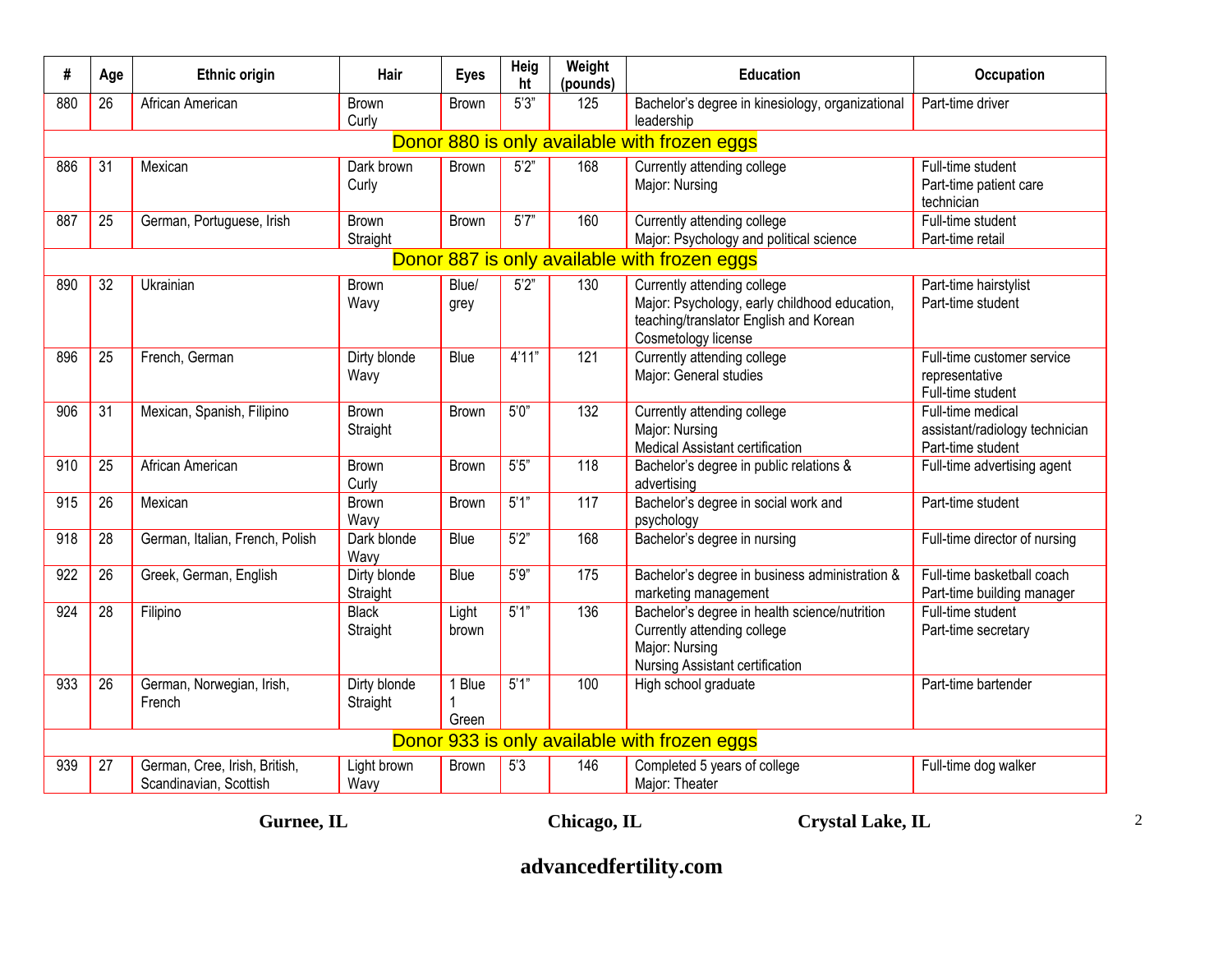| #   | Age                                                  | <b>Ethnic origin</b>                            | Hair                     | <b>Eyes</b>  | <b>Heig</b><br>ht | Weight<br>(pounds) | <b>Education</b>                                                                          | Occupation                                                                         |  |  |  |  |
|-----|------------------------------------------------------|-------------------------------------------------|--------------------------|--------------|-------------------|--------------------|-------------------------------------------------------------------------------------------|------------------------------------------------------------------------------------|--|--|--|--|
| 944 | 27                                                   | Irish, Polish, French                           | Dark blonde<br>Wavy      | Blue         | 5'2"              | 140                | High school graduate<br>Attended vocational school for medical<br>assistant certification | Stay at home mom                                                                   |  |  |  |  |
| 945 | 21                                                   | African American                                | <b>Brown</b><br>Curly    | <b>Brown</b> | 5'6''             | 142                | Currently attending college<br>Major: Dental                                              | Full-time dental assistant<br>Part-time student                                    |  |  |  |  |
|     | Donor 945 is only available with frozen eggs         |                                                 |                          |              |                   |                    |                                                                                           |                                                                                    |  |  |  |  |
| 948 | 23                                                   | Italian, German                                 | Medium brown<br>Straight | Hazel        | 5'1"              | 124                | High school graduate                                                                      | Full-time hotel marketing                                                          |  |  |  |  |
| 950 | 23                                                   | East Indian, English                            | Dark Brown<br>Wavy       | <b>Brown</b> | 5'2"              | 143                | Bachelor's degree<br>Major: Political science and history                                 | Full-time barista                                                                  |  |  |  |  |
| 953 | 22                                                   | African American, Native<br>American, European  | <b>Black</b><br>Straight | <b>Brown</b> | 5'2"              | 121                | Currently attending college<br>Major: Nursing                                             | Part-time student<br>Part-time customer service                                    |  |  |  |  |
|     | Donor 953 is available with fresh and frozen eggs    |                                                 |                          |              |                   |                    |                                                                                           |                                                                                    |  |  |  |  |
| 954 | 26                                                   | Mexican, Nicaraguan                             | <b>Brown</b><br>Wavy     | Hazel        | 5'1/2"            | 103                | Currently attending college<br>Major: Marketing                                           | Part-time student<br>Part-time real estate                                         |  |  |  |  |
| 963 | $\overline{22}$                                      | African American                                | <b>Black</b><br>Curly    | <b>Brown</b> | 5'2"              | 108                | Currently attending college<br>Major: Nursing                                             | Full-time student<br>Part-time certified nursing<br>assistant                      |  |  |  |  |
| 964 | $\overline{29}$                                      | Polish, Irish, Luxembourgish                    | <b>Brown</b><br>Wavy     | Hazel        | 5'5"              | 116                | Bachelor's degree<br>Major: Kinesiology                                                   | Full-time fitness professional                                                     |  |  |  |  |
|     |                                                      |                                                 |                          |              |                   |                    | Donor 964 is available with fresh and frozen eggs                                         |                                                                                    |  |  |  |  |
| 968 | 25                                                   | Mexican, Spanish, German                        | Brown<br>Wavy            | <b>Brown</b> | 5'4''             | 144                | Currently attending college<br>Major: Economics                                           | Part-time dance instructor<br>Part-time student                                    |  |  |  |  |
| 969 | $\overline{30}$                                      | Chinese                                         | <b>Black</b><br>Wavy     | <b>Brown</b> | 5'7''             | 122                | Currently attending college<br>Major: Psychology                                          | Part-time waitress<br>Full-time student                                            |  |  |  |  |
| 970 | 27                                                   | Puerto Rican, Polish, Italian,<br>Norwegian     | Light brown<br>Curly     | Green        | 5'2"              | 148                | Completed 1 year of college<br>Major: Cosmetology                                         | Full-time medical office<br>assistant                                              |  |  |  |  |
|     | Donor 970 is available with fresh and frozen eggs    |                                                 |                          |              |                   |                    |                                                                                           |                                                                                    |  |  |  |  |
| 971 | 22                                                   | German                                          | Blonde<br>Straight       | Blue         | 5'7''             | 158                | Currently attending college<br>Major: Speech pathology                                    | Part-time rehabilitation aide.<br>certified nursing assistant<br>Part-time student |  |  |  |  |
| 974 | 31                                                   | German, Lithuanian, English,<br>French-Canadian | Blonde<br>Straight       | Green        | 5'8"              | 169                | Associates degree<br>Applied science                                                      | Full-time receptionist                                                             |  |  |  |  |
|     | <b>Crystal Lake, IL</b><br>Gurnee, IL<br>Chicago, IL |                                                 |                          |              |                   |                    |                                                                                           |                                                                                    |  |  |  |  |

3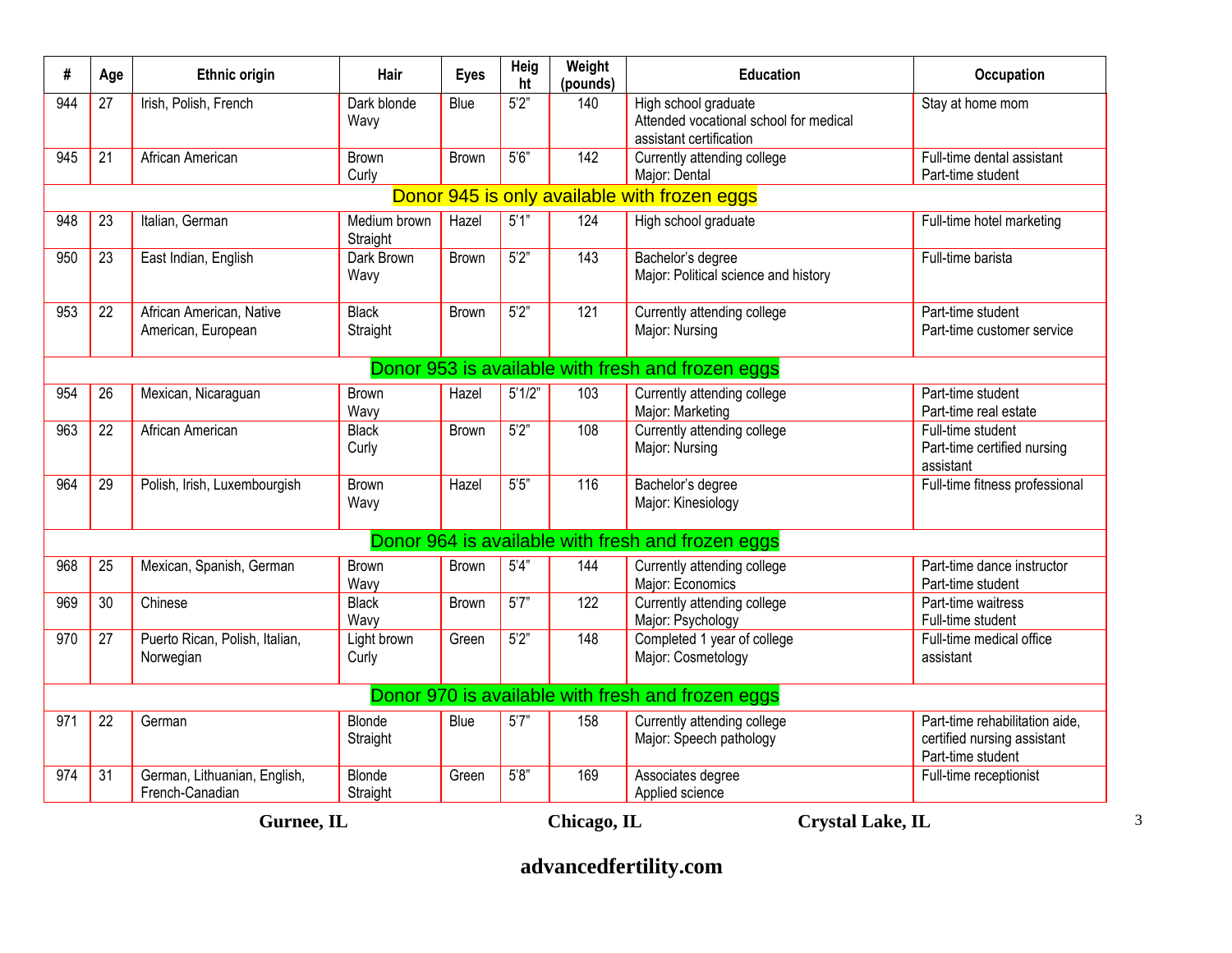| #    | Age                                          | <b>Ethnic origin</b>                                                      | Hair                  | <b>Eyes</b>          | Heig<br>ht | Weight<br>(pounds) | <b>Education</b>                                                                                     | Occupation                                                 |  |  |  |  |
|------|----------------------------------------------|---------------------------------------------------------------------------|-----------------------|----------------------|------------|--------------------|------------------------------------------------------------------------------------------------------|------------------------------------------------------------|--|--|--|--|
|      |                                              |                                                                           |                       |                      |            |                    | Major: Liberal arts                                                                                  |                                                            |  |  |  |  |
| 982  | 24                                           | Italian, Scottish, French<br>Canadian, Spanish, Welch,<br>Native American | Brown<br>Straight     | Brown                | 5'4"       | 120                | Bachelor's degree<br>Major: Fine arts/theatre                                                        | Full-time barista                                          |  |  |  |  |
|      | Donor 982 is only available with frozen eggs |                                                                           |                       |                      |            |                    |                                                                                                      |                                                            |  |  |  |  |
| 986  | 28                                           | German, Scottish, French,<br>English, Irish                               | Dark brown<br>Curly   | Hazel                | 5"4"       | 145                | Bachelor's degree<br>Major: Musical theatre and human development                                    | Full-time nanny and actor                                  |  |  |  |  |
| 998  | $\overline{27}$                              | Filipino, Chinese                                                         | <b>Brown</b><br>Wavy  | <b>Brown</b>         | 4"11"      | 95                 | Bachelor's degree<br>Major: Finance management and business<br>administration                        | Stay at home mom                                           |  |  |  |  |
| 1006 | $\overline{23}$                              | Mexican                                                                   | <b>Black</b><br>Wavy  | Dark<br><b>Brown</b> | 5'2"       | 129                | Currently attending college<br>Major: Radiology                                                      | Full-time student<br>Full-time operation manager           |  |  |  |  |
|      |                                              |                                                                           |                       |                      |            |                    | Donor 1006 is available with fresh and frozen eggs                                                   |                                                            |  |  |  |  |
| 1008 | 26                                           | Venezuelan, Spanish                                                       | Brown<br>Straight     | <b>Brown</b>         | 5'4''      | 133                | Currently attending college<br>Major: general studies                                                | Full-time insurance agent<br>Part-time student             |  |  |  |  |
| 1010 | 22                                           | Irish                                                                     | Brown<br>Straight     | Green                | 5'7"       | 130                | Currently attending college<br>Major: Biology                                                        | Full-time student<br>Part-time retail/waitress             |  |  |  |  |
| 1013 | 21                                           | German, Irish, Bosnian, Italian,<br>Polish, Greek                         | Brown<br>Wavy         | Hazel                | 5'3''      | 126                | High school graduate                                                                                 | Full-time bank teller                                      |  |  |  |  |
| 1018 | $\overline{29}$                              | Italian, Polish, German                                                   | <b>Brown</b><br>Wavy  | <b>Blue</b>          | 5'2"       | 157                | Currently attending college<br>Major: Criminal justice                                               | Full-time student<br>Full-time administrative<br>assistant |  |  |  |  |
| 1019 | $\overline{28}$                              | German, Irish                                                             | Light brown<br>Wavy   | Blue                 | 5'7''      | 156                | Bachelor's degree in art<br>Major: psychology                                                        | Full-time hospitality                                      |  |  |  |  |
|      |                                              |                                                                           |                       |                      |            |                    | Donor 1019 is available with fresh and frozen eggs                                                   |                                                            |  |  |  |  |
| 1021 | 25                                           | African American, Swedish,<br>Polish                                      | Light brown<br>Curly  | <b>Brown</b>         | 5'6''      | 178                | Bachelor's degree in documentary production;<br>women and gender studies<br>Major: Media information | Full-time social media<br>managing/marketing               |  |  |  |  |
| 1022 | 29                                           | Hispanic                                                                  | Light brown<br>Wavy   | <b>Brown</b>         | 4'10''     | 85                 | Bachelor's degree in accounting & finance<br>Certified in aesthetics                                 | Full-time receptionist                                     |  |  |  |  |
| 1025 | 24                                           | Irish                                                                     | Dirty blonde<br>Curly | Blue                 | 5'8"       | 170                | Bachelor's degree in film and digital media<br>production<br>Major: Photography                      | Full-time photographer                                     |  |  |  |  |

**Gurnee, IL Chicago, IL Crystal Lake, IL**

4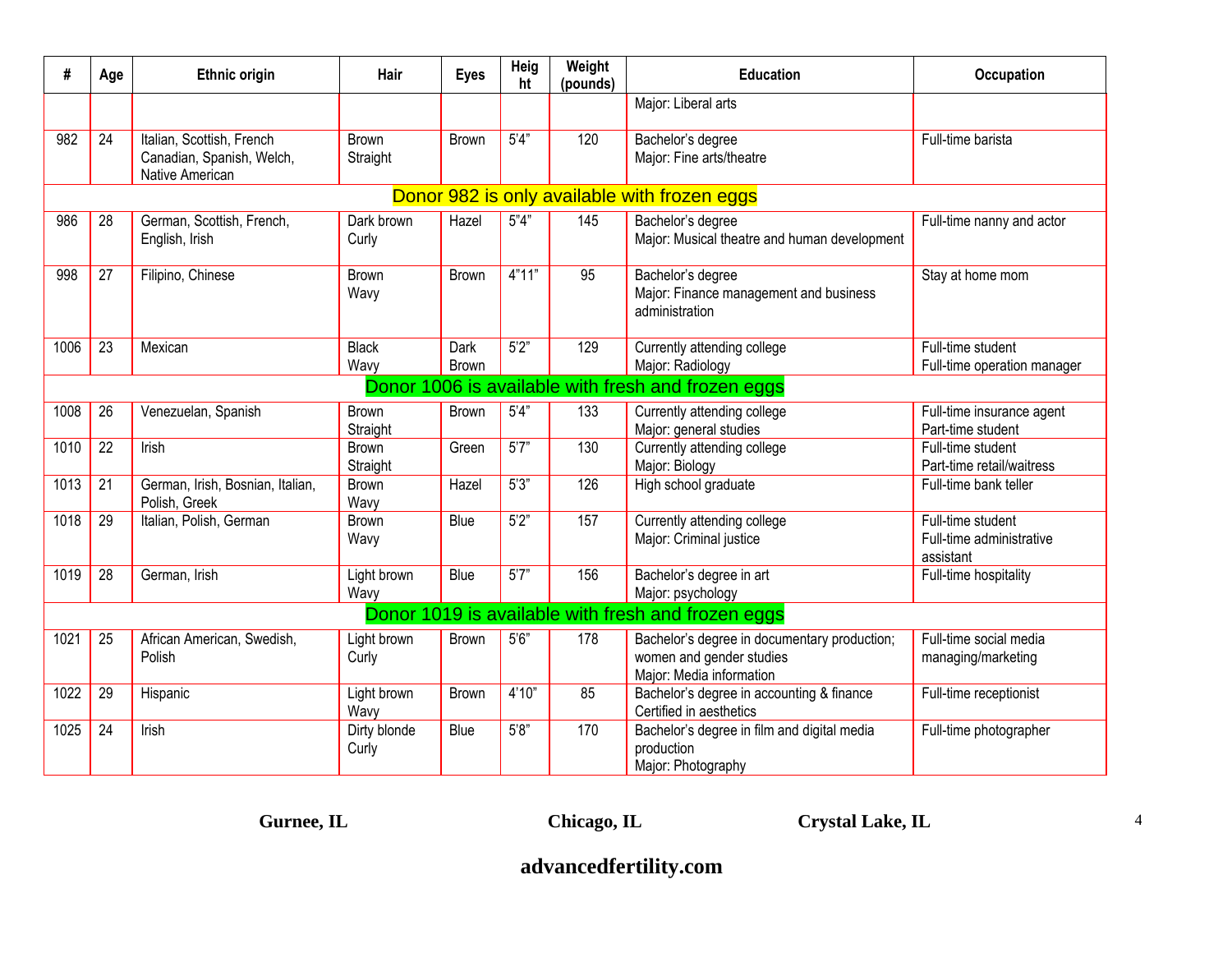| #                  | Age                                                  | <b>Ethnic origin</b>                                                               | Hair                     | <b>Eyes</b>    | Heig<br>ht         | Weight<br>(pounds) | <b>Education</b>                                               | <b>Occupation</b>                                   |  |  |
|--------------------|------------------------------------------------------|------------------------------------------------------------------------------------|--------------------------|----------------|--------------------|--------------------|----------------------------------------------------------------|-----------------------------------------------------|--|--|
| 1026               | 28                                                   | Cherokee Indian, Greek,<br>Swedish, Italian                                        | Light brown<br>Curly     | Brown          | 5'7''              | 179                | Bachelor's degree<br>Major: Nursing                            | Full time student<br>Stay at home mom               |  |  |
| 1028               | $\overline{27}$                                      | Italian, Croatian, Polish, Irish                                                   | <b>Brown</b><br>Wavy     | <b>Brown</b>   | 5'4"               | 173                | High school graduate<br>Medical assistant certification        | Full-time medical assistant                         |  |  |
| 1030               | 27                                                   | Polish, German, Swedish                                                            | Dark blonde<br>Wavy      | Hazel          | 5'6''              | 154                | Bachelor's degree<br>Major: Science                            | Full-time ultrasound technician                     |  |  |
| 1034               | $\overline{24}$                                      | British, German, Scandinavian,<br>Irish, Swiss, French                             | Dark brown<br>Curly      | Brown          | 5'4"               | 140                | Bachelor's degree<br>Major: Theatre                            | Full-time stage manager                             |  |  |
| 1036               | 25                                                   | Dutch, Italian, German, Swedish                                                    | Blonde<br>Straight       | Green          | 5'4"               | 125                | Currently attending college<br>Major: business                 | Full-time student<br>Full-time imports office agent |  |  |
| 1037               | 23                                                   | German, Irish, Scottish, Native<br>American, Swedish, English,<br>Eastern European | Blonde<br>Straight       | Blue           | $5.5"$             | 124                | Bachelor's degree<br>Major: English and international studies  | Part-time childcare attendant                       |  |  |
|                    | Donor 1037 is available with fresh and frozen eggs   |                                                                                    |                          |                |                    |                    |                                                                |                                                     |  |  |
| 1040               | 22                                                   | Mexican, German                                                                    | Brown<br>Wavy            | Brown          | 5'7"               | 189                | Currently attending college<br>Major: Health science           | Part-time student<br>Part-time laboratory tech      |  |  |
|                    | Donor 1040 is available with fresh and frozen eggs   |                                                                                    |                          |                |                    |                    |                                                                |                                                     |  |  |
| 1043               | 29                                                   | Puerto Rican                                                                       | Brown<br>Wavy            | Brown          | 5'4''              | 146                | Currently attending college<br>Major: General studies          | Part-time student<br>Full-time restaurant manager   |  |  |
| 1045               | 25                                                   | German, Irish                                                                      | Blonde<br>Straight       | Blue           | 5'4"               | 112                | Bachelor's degree<br>Major: Business psychology                | Full-time paralegal                                 |  |  |
| 1046               | 22                                                   | Mexican                                                                            | Brown<br>Straight        | Brown          | 5'2"               | 135                | Completed 2 years of college<br>Major: General studies         | Full-time janitor                                   |  |  |
| 1052               | 24                                                   | Italian, British, French, German,<br>Irish, French Canadian                        | Dirty blonde<br>Straight | Hazel          | 5'2"               | 123                | Bachelor's degree<br>Major: Theatre arts                       | Full-time actor                                     |  |  |
| 1053               | $\overline{26}$                                      | Honduran                                                                           | <b>Black</b><br>Wavy     | Brown          | 5'0''              | 130                | Associate degree<br>Major: Medical imaging                     | Full-time radiology technician                      |  |  |
| 1055               | 29                                                   | French, Irish, Norwegian, Native<br>American                                       | Golden brown<br>Straight | Light<br>Brown | $\overline{5'4''}$ | $\overline{133}$   | Currently attending college<br>Major: Nursing                  | Full-time waitress<br>Part-time student             |  |  |
| 1056               | 29                                                   | Scottish, Irish, German, English                                                   | Dark brown<br>Straight   | Blue           | 5'7''              | 175                | Bachelor's degree<br>Major: Professional writing               | Full-time editor                                    |  |  |
| $\frac{1057}{200}$ | $\overline{27}$                                      | Haitian, Spanish, Native<br>American, French, African<br>American                  | Brown<br>Curly           | Brown          | 5'5"               | 116                | Bachelor's degree<br>Major: Fashion merchandise and journalism | Full-time teacher<br>Full-time doula                |  |  |
| 1058               | 22                                                   | Filipino                                                                           | <b>Black</b><br>Straight | Brown          | 5'0''              | 133                | High school graduate                                           | Full-time cashier                                   |  |  |
| 1061               | 28                                                   | African American, Native<br>American                                               | Dark brown<br>Curly      | Dark<br>Brown  | 5'8"               | 137                | Currently attending college<br>Major: Business marketing       | Full-time student                                   |  |  |
|                    | <b>Crystal Lake, IL</b><br>Gurnee, IL<br>Chicago, IL |                                                                                    |                          |                |                    |                    |                                                                |                                                     |  |  |

5